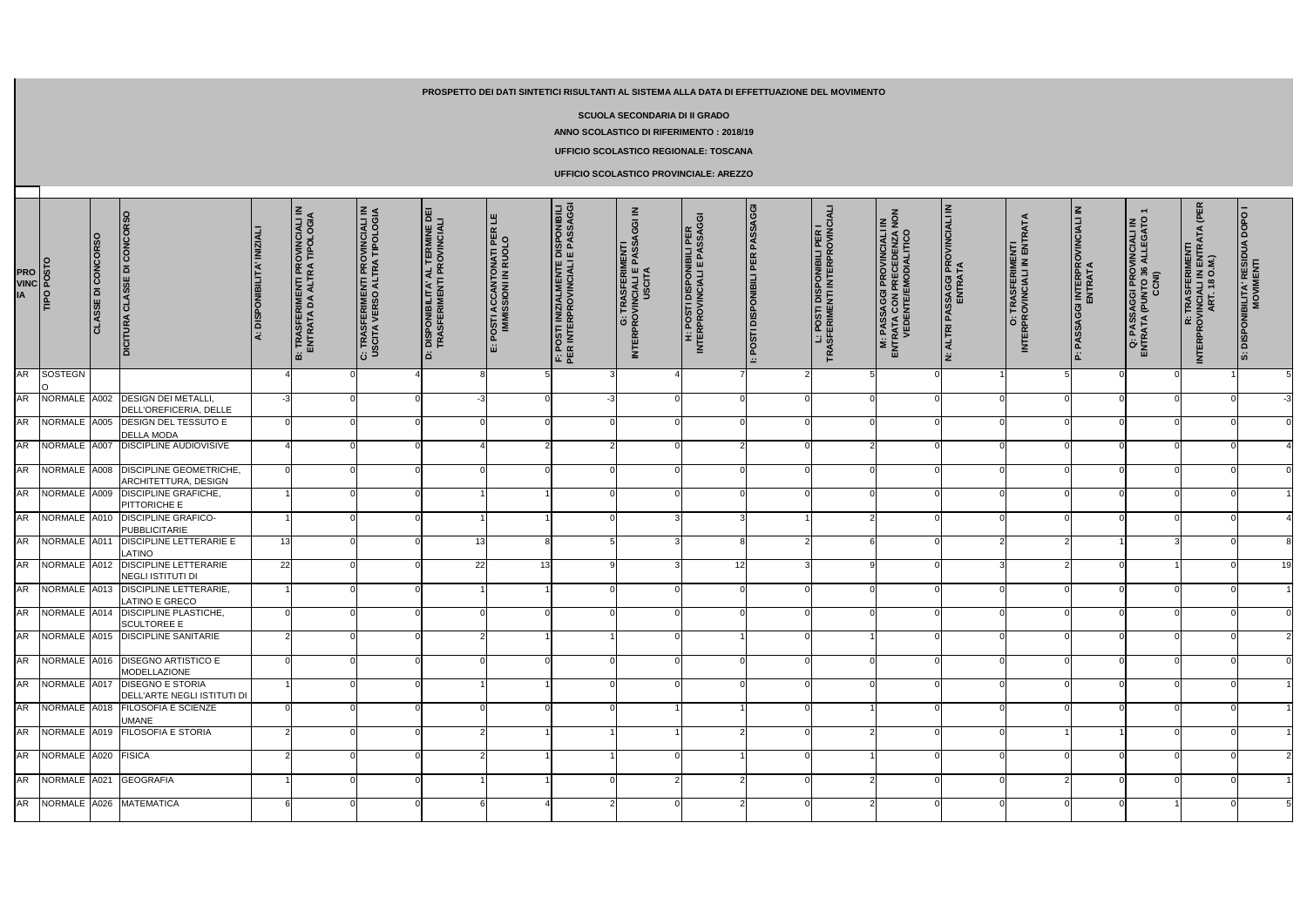| <b>PROVIDED</b><br>TIPO POSTO<br>TIPO POSTO |                 | <b>CLASSE DI CONCORSO</b> | <b>DICITURA CLASSE DI CONCORSO</b>                                     | A: DISPONIBILITA' INIZIALI | B: TRASFERIMENTI PROVINCIALI IN<br>ENTRATA DA ALTRA TIPOLOGIA | C: TRASFERIMENTI PROVINCIALI IN<br>USCITA VERSO ALTRA TIPOLOGIA | D: DISPONIBILITA' AL TERMINE DEI<br>TRASFERIMENTI PROVINCIALI | E: POSTI ACCANTONATI PER LE<br>IMMISSIONI IN RUOLO | F: POSTI INIZIALMENTE DISPONIBILI<br>PER INTERPROVINCIALI E PASSAGGI | <b>G: TRASFERIMENTI<br/>INTERPROVINCIALI E PASSAGGI IN</b><br>USCITA | H: POSTI DISPONIBILI PER<br>INTERPROVINCIALI E PASSAGGI | POSTI DISPONIBILI PER PASSAGGI<br>i as | <b>L: POSTI DISPONIBILI PER I<br/>TRASFERIMENTI INTERPROVINCIALI</b> | $\leq \frac{2}{5}$<br><b>M: PASSAGGI PROVINCIALI<br/>ENTRATA CON PRECEDENZA<br/>VEDENTE/EMODIALITICO</b> | N: ALTRI PASSAGGI PROVINCIALI IN<br>ENTRATA | O: TRASFERIMENTI<br>INTERPROVINCIALI IN ENTRATA | P: PASSAGGI INTERPROVINCIALI IN<br>ENTRATA | $\overline{\phantom{0}}$<br>Q: PASSAGGI PROVINCIALI IN<br>ENTRATA (PUNTO 36 ALLEGATO<br>CCNI) | (PER<br>R: TRASFERIMENTI<br>INTERPROVINCIALI IN ENTRATA<br>ART. 18 O.M.) | <b>S: DISPONIBILITA' RESIDUA DOPO I</b><br>MOVIMENTI |
|---------------------------------------------|-----------------|---------------------------|------------------------------------------------------------------------|----------------------------|---------------------------------------------------------------|-----------------------------------------------------------------|---------------------------------------------------------------|----------------------------------------------------|----------------------------------------------------------------------|----------------------------------------------------------------------|---------------------------------------------------------|----------------------------------------|----------------------------------------------------------------------|----------------------------------------------------------------------------------------------------------|---------------------------------------------|-------------------------------------------------|--------------------------------------------|-----------------------------------------------------------------------------------------------|--------------------------------------------------------------------------|------------------------------------------------------|
| <b>AR</b>                                   | NORMALE A027    |                           | <b>MATEMATICA E FISICA</b>                                             |                            |                                                               |                                                                 |                                                               |                                                    |                                                                      |                                                                      |                                                         |                                        |                                                                      |                                                                                                          |                                             |                                                 |                                            |                                                                                               |                                                                          |                                                      |
| <b>AR</b>                                   | NORMALE A029    |                           | MUSICA NEGLI ISTITUTI DI<br>ISTRUZIONE SECONDARIA DI                   |                            |                                                               |                                                                 |                                                               |                                                    |                                                                      |                                                                      |                                                         |                                        |                                                                      |                                                                                                          |                                             |                                                 |                                            |                                                                                               |                                                                          |                                                      |
| <b>AR</b>                                   | NORMALE A031    |                           | <b>SCIENZE DEGLI ALIMENTI</b>                                          |                            |                                                               |                                                                 |                                                               |                                                    |                                                                      |                                                                      |                                                         |                                        |                                                                      |                                                                                                          |                                             |                                                 |                                            |                                                                                               |                                                                          |                                                      |
| <b>AR</b>                                   | NORMALE A034    |                           | <b>SCIENZE E TECNOLOGIE</b>                                            |                            |                                                               |                                                                 |                                                               |                                                    |                                                                      |                                                                      |                                                         |                                        |                                                                      |                                                                                                          |                                             |                                                 |                                            |                                                                                               |                                                                          |                                                      |
| <b>AR</b>                                   | NORMALE A037    |                           | <b>CHIMICHE</b><br><b>SCIENZE E TECNOLOGIE</b>                         |                            |                                                               |                                                                 |                                                               |                                                    |                                                                      |                                                                      |                                                         |                                        |                                                                      |                                                                                                          |                                             |                                                 |                                            |                                                                                               |                                                                          |                                                      |
| <b>AR</b>                                   | NORMALE A038    |                           | DELLE COSTRUZIONI<br>SCIENZE E TECNOLOGIE                              |                            |                                                               |                                                                 |                                                               |                                                    |                                                                      |                                                                      |                                                         |                                        |                                                                      |                                                                                                          |                                             |                                                 |                                            |                                                                                               |                                                                          |                                                      |
| <b>AR</b>                                   | NORMALE A040    |                           | DELLE COSTRUZIONI<br><b>SCIENZE E TECNOLOGIE</b>                       |                            |                                                               |                                                                 |                                                               |                                                    |                                                                      |                                                                      |                                                         |                                        |                                                                      |                                                                                                          |                                             |                                                 |                                            |                                                                                               |                                                                          |                                                      |
| <b>AR</b>                                   | NORMALE A041    |                           | <b>ELETTRICHE ED</b><br><b>SCIENZE E TECNOLOGIE</b>                    |                            |                                                               |                                                                 |                                                               |                                                    |                                                                      |                                                                      |                                                         |                                        |                                                                      |                                                                                                          |                                             |                                                 |                                            |                                                                                               |                                                                          |                                                      |
| <b>AR</b>                                   | NORMALE A042    |                           | <b>INFORMATICHE</b><br>SCIENZE E TECNOLOGIE                            |                            |                                                               |                                                                 |                                                               |                                                    |                                                                      |                                                                      |                                                         |                                        |                                                                      |                                                                                                          | ∩                                           |                                                 |                                            |                                                                                               |                                                                          |                                                      |
| <b>AR</b>                                   | NORMALE A045    |                           | MECCANICHE<br><b>SCIENZE ECONOMICO-</b>                                |                            |                                                               |                                                                 |                                                               |                                                    |                                                                      |                                                                      |                                                         |                                        |                                                                      |                                                                                                          |                                             |                                                 |                                            |                                                                                               |                                                                          |                                                      |
|                                             |                 |                           | <b>AZIENDALI</b>                                                       |                            |                                                               |                                                                 |                                                               |                                                    |                                                                      |                                                                      |                                                         |                                        |                                                                      |                                                                                                          |                                             |                                                 |                                            |                                                                                               |                                                                          |                                                      |
| <b>AR</b>                                   | NORMALE A046    |                           | <b>SCIENZE GIURIDICO-</b><br><b>ECONOMICHE</b>                         |                            |                                                               |                                                                 |                                                               |                                                    |                                                                      |                                                                      |                                                         |                                        |                                                                      |                                                                                                          |                                             |                                                 |                                            |                                                                                               |                                                                          |                                                      |
| <b>AR</b>                                   | NORMALE A047    |                           | <b>SCIENZE MATEMATICHE</b><br><b>APPLICATE</b>                         |                            |                                                               |                                                                 |                                                               |                                                    |                                                                      |                                                                      |                                                         |                                        |                                                                      |                                                                                                          |                                             |                                                 |                                            |                                                                                               |                                                                          |                                                      |
| <b>AR</b>                                   | NORMALE A048    |                           | <b>SCIENZE MOTORIE E</b><br>SPORTIVE NEGLI ISTITUTI DI                 |                            |                                                               |                                                                 |                                                               |                                                    |                                                                      |                                                                      |                                                         |                                        |                                                                      |                                                                                                          |                                             |                                                 |                                            |                                                                                               |                                                                          |                                                      |
|                                             |                 |                           | AR NORMALE A050 SCIENZE NATURALI,<br>CHIMICHE E BIOLOGICHE             |                            |                                                               | ΩI                                                              |                                                               |                                                    |                                                                      |                                                                      |                                                         |                                        | 51                                                                   |                                                                                                          |                                             |                                                 |                                            |                                                                                               |                                                                          |                                                      |
| <b>AR</b>                                   |                 |                           | NORMALE 4051 SCIENZE, TECNOLOGIE E<br><b>TECNICHE AGRARIE</b>          |                            |                                                               |                                                                 |                                                               |                                                    |                                                                      |                                                                      |                                                         |                                        |                                                                      |                                                                                                          |                                             |                                                 |                                            |                                                                                               |                                                                          |                                                      |
|                                             |                 |                           | AR NORMALE A052 SCIENZE, TECNOLOGIE E<br><b>TECNICHE DI PRODUZIONI</b> |                            |                                                               |                                                                 |                                                               |                                                    |                                                                      |                                                                      |                                                         |                                        |                                                                      |                                                                                                          |                                             |                                                 |                                            |                                                                                               |                                                                          |                                                      |
|                                             |                 |                           | AR NORMALE A054 STORIA DELL'ARTE                                       |                            |                                                               |                                                                 |                                                               |                                                    |                                                                      |                                                                      |                                                         |                                        |                                                                      |                                                                                                          |                                             |                                                 |                                            |                                                                                               |                                                                          |                                                      |
|                                             |                 |                           | AR NORMALE A061 TECNOLOGIE E TECNICHE<br><b>DELLE COMUNICAZIONI</b>    |                            |                                                               |                                                                 |                                                               |                                                    |                                                                      |                                                                      |                                                         |                                        |                                                                      |                                                                                                          |                                             |                                                 |                                            |                                                                                               |                                                                          |                                                      |
|                                             | AR NORMALE A066 |                           | <b>TRATTAMENTO TESTI, DATI</b>                                         |                            |                                                               |                                                                 |                                                               |                                                    |                                                                      |                                                                      |                                                         |                                        |                                                                      |                                                                                                          |                                             |                                                 |                                            |                                                                                               |                                                                          |                                                      |
|                                             |                 |                           | ED APPLICAZIONI.<br>AR NORMALE AA24 LINGUE E CULTURE                   |                            |                                                               |                                                                 |                                                               |                                                    |                                                                      |                                                                      |                                                         |                                        |                                                                      |                                                                                                          |                                             |                                                 |                                            |                                                                                               |                                                                          |                                                      |
|                                             |                 |                           | STRANIERE NEGLI ISTITUTI<br>AR NORMALE AB24 LINGUE E CULTURE           | 10                         |                                                               |                                                                 |                                                               |                                                    |                                                                      |                                                                      |                                                         |                                        |                                                                      |                                                                                                          |                                             |                                                 |                                            |                                                                                               |                                                                          |                                                      |
|                                             | AR NORMALE AC24 |                           | STRANIERE NEGLI ISTITUTI<br><b>LINGUE E CULTURE</b>                    |                            |                                                               |                                                                 |                                                               |                                                    |                                                                      |                                                                      |                                                         |                                        |                                                                      |                                                                                                          |                                             |                                                 |                                            |                                                                                               |                                                                          |                                                      |
|                                             |                 |                           | STRANIERE NEGLI ISTITUTI<br>AR NORMALE AD24 LINGUE E CULTURE           |                            |                                                               |                                                                 |                                                               |                                                    |                                                                      |                                                                      |                                                         |                                        |                                                                      |                                                                                                          |                                             |                                                 |                                            |                                                                                               |                                                                          |                                                      |
|                                             |                 |                           | STRANIERE NEGLI ISTITUTI<br>AR NORMALE AE24 LINGUE E CULTURE           |                            |                                                               |                                                                 |                                                               |                                                    |                                                                      |                                                                      |                                                         |                                        |                                                                      |                                                                                                          |                                             |                                                 |                                            |                                                                                               |                                                                          |                                                      |
|                                             | AR NORMALE AI24 |                           | STRANIERE NEGLI ISTITUTI<br>LINGUE E CULTURE                           |                            |                                                               |                                                                 |                                                               |                                                    |                                                                      |                                                                      |                                                         |                                        |                                                                      |                                                                                                          |                                             |                                                 |                                            |                                                                                               |                                                                          |                                                      |
|                                             |                 |                           | <b>STRANIERE NEGLI ISTITUTI</b>                                        |                            |                                                               |                                                                 |                                                               |                                                    |                                                                      |                                                                      |                                                         |                                        |                                                                      |                                                                                                          |                                             |                                                 |                                            |                                                                                               |                                                                          |                                                      |